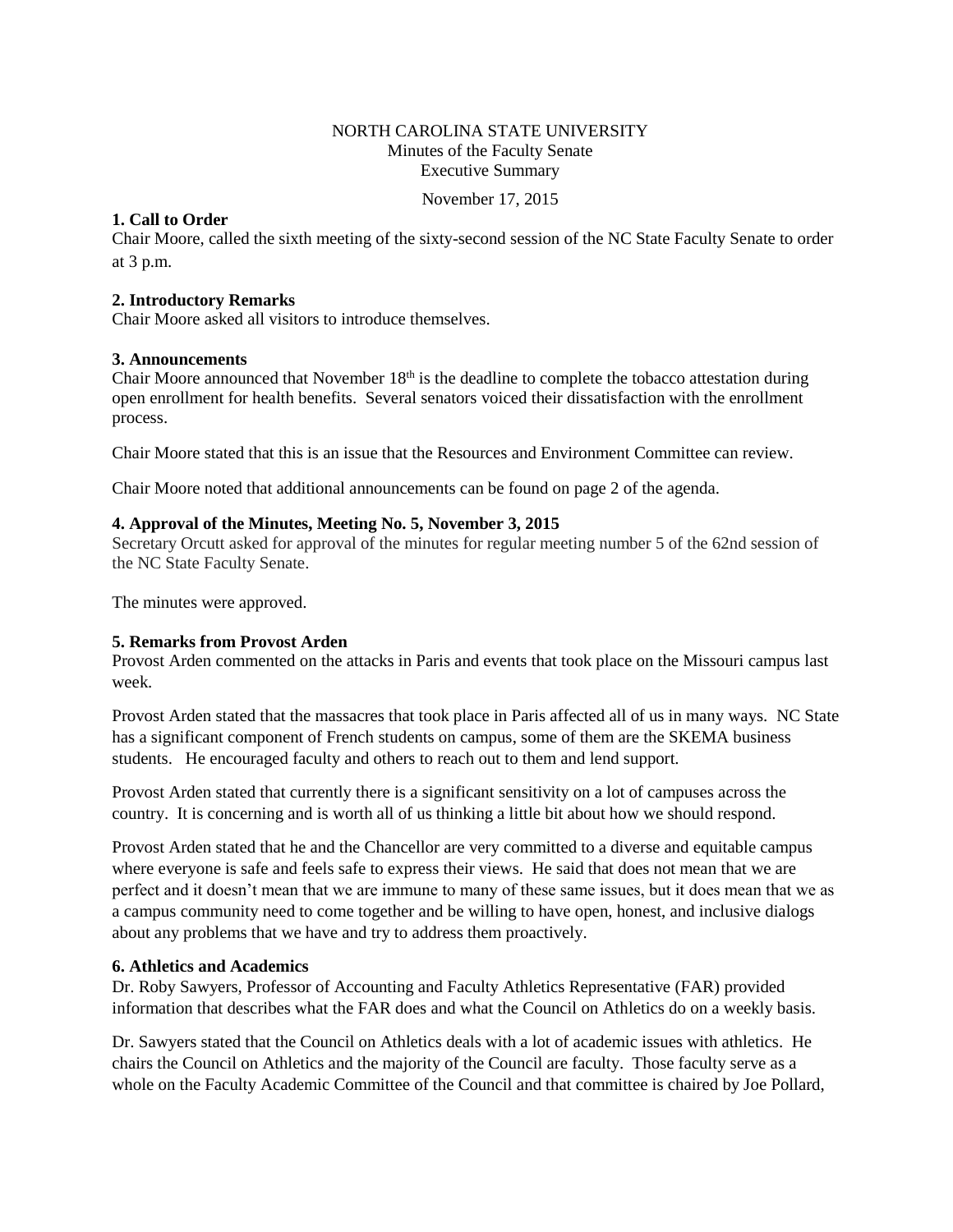Professor of Natural Resources. That group looks into the details of student athlete's records, degree, audit, transcripts, etc., at least three times a year to ensure that they are academically eligible to compete.

# *Academic Support Program for Student Athletes*

Katie Graham, Assistant Dean and Director of Academic Support Program for Student Athletes stated that the mission of the Academic Support Program for Student Athletes is to help recruit, retain, and graduate our student athlete population here at NC State. The program consists of 16 full time staff members and the majority of them work directly with students. They are academic coordinators, so each team has at least one academic coordinator assigned to them, who serves as a resource for the student athletes as well as a liaison with the coaches.

# *Comments from Debbie Yow, Athletics Director*

Dr. Yow stated that the upcoming legislation doesn't go far enough, that it would be the student workers who would be most likely to be involved in some type of issue. Student trainers, student strengthening and conditioning coaches, undergraduates working day to day with a student athlete population and becoming friends, that is where this would most likely happen.

Dr. Yow noted that Katie Graham has a terrific system with the tutors. As an example there can be no communication between a student athlete and a tutor outside of their tutoring session. She does a tremendous job of trying to insure that these things are followed and that we have protocol.

Dr. Yow handed out a sheet entitled "How to Operationalize Your Philosophy and Values into a Culture of Integrity and Excellence" that she wrote a while back as a result of having conversations with coaches. She stated that she has monthly meetings with the coaches and there is always something on academics and always something to be shared on compliance.

## **7. Issues of Concern**

The College of Humanities and Social Sciences Undergraduate Education Committee expressed concern over faculty time involved in entering course data in the new online Course Inventory Management (CIM) system. The Faculty Senate Executive Committee discussed this and concluded that the main aspects of the concern are already being discussed in committee.

Chair Moore stated that the Executive Committee received some new information and will review this issue again at the meeting on Thursday.

# **8. Adjourn**

The meeting adjourned at 4:22 p.m.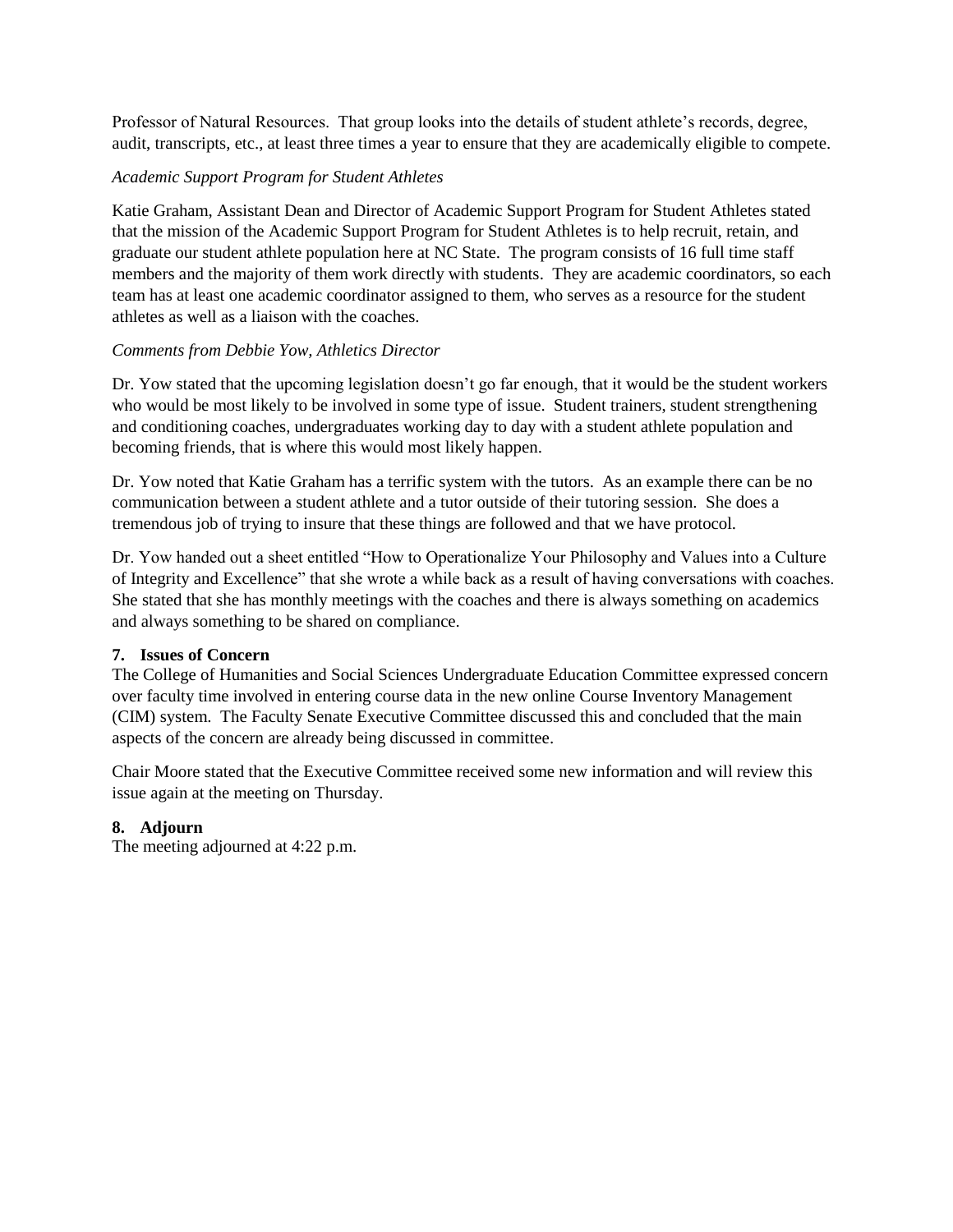#### NORTH CAROLINA STATE UNIVERSITY

Minutes of the Faculty Senate

November 17, 2015

## **Regular Meeting No. 6 of the 62nd Session: Faculty Senate Chambers November 17, 2015**

**Present:** Chair Moore, Secretary Orcutt, Parliamentarian Lubischer, Past Chair Zonderman, Provost Arden; Senators Ange-van Heugten, Argyropoulos, Auerbach, Banks, Bernhard, Bykova, Byrnes, Cubbage, Fleisher, Gunter, Moore, Pearce, Perros, Sannes, Smith, Smith McKoy, Steer, Williams

**Excused:** Senators Bartlett, Bird, Bullock, Davidian, Fath, Kathariou, Sotillo

**Absent: S**enators Ash, Devetsikiotis, Hergeth, Huffmann, Laffitte, Porter, Scearce, Silverberg, Spontak

G**uests:** Roy Baroff,, Faculty Ombuds; Marc Hoit, Vice Chancellor, Information Technology; Eileen Goldgeier, General Counsel; P.J. Teal, Secretary of the University; Monica Banks, Assistant to the Vice Provost for Faculty Affairs; Katharine Stewart, Vice Provost for Faculty Affairs; Debbie Yow, Director of Athletics; Roby Sawyers, Professor Management/Faculty Athletics Representative; Katie Graham, Assistant Dean/Director, Athletic Program for Student Athletes; Louis Hunt, Vice Provost for Enrollment Management

# **1. Call to Order**

Chair Moore, called the sixth meeting of the sixty-second session of the NC State Faculty Senate to order at 3 p.m.

## **2. Introductory Remarks**

Chair Moore asked all visitors to introduce themselves.

## **3. Announcements**

Chair Moore announced that November  $18<sup>th</sup>$  is the deadline to complete the tobacco attestation during the open enrollment for health benefits. Several senators voiced their dissatisfaction with the enrollment process.

Past Chair Zonderman noted that every state agency is in the same situation.

Chair Moore noted that additional announcements can be found at the bottom of page 2 of the agenda.

## **4. Approval of the Minutes, Meeting No. 5, November 3, 2015**

Secretary Orcutt asked for a motion to approve the minutes for regular meeting number 5 of the 62nd session of the NC State Faculty Senate.

The minutes were approved.

## **5. Remarks from Provost Arden**

Provost Arden commented on the attacks in Paris and events that took place on the Missouri campus last week.

Provost Arden stated that the massacres that occurred in Paris affected all of us in many ways. NC State has a significant component of French students on campus, the SKEMA business students. He encouraged faculty and others to reach out to them and lend support. He said they are considered NC State students and resources of counseling are being made available to them as well. One of the folks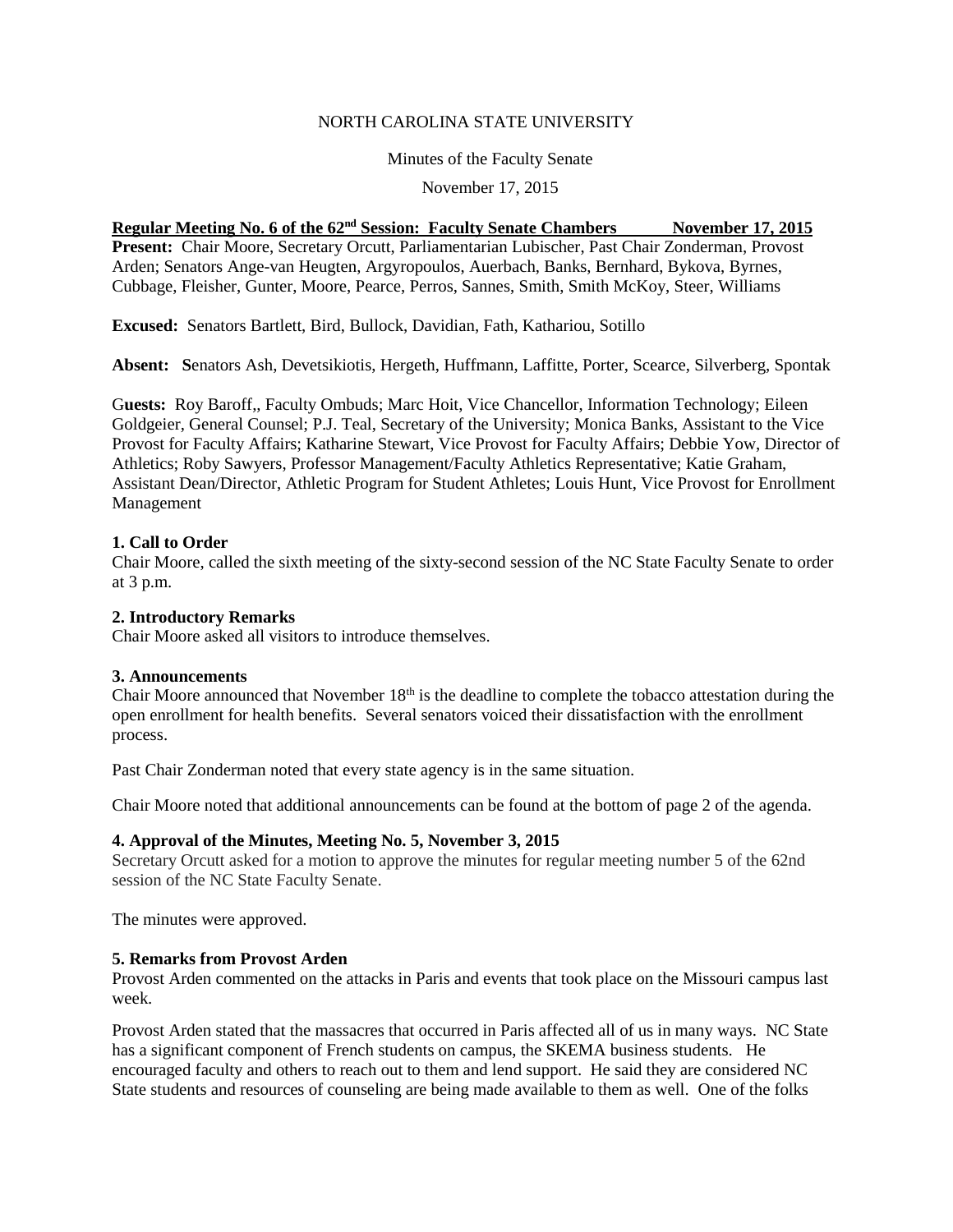killed in Paris was a SKEMA student and was close friends to four of the SKEMA students that are currently on campus. She was due to be on NC State campus next spring.

Provost Arden commented on the events that happened on the Missouri campus last week. He stated that there is currently a significant sensitivity on a lot of campuses across the country. It is fair to say that there are some developing cultural tensions on many campuses. Clearly the folks of Missouri did not handle it optimally. It is concerning and is worth all of us thinking a little bit about how we should respond.

Provost Arden stated that he and the Chancellor are very committed to a diverse and equitable campus where everyone is safe and feels safe to express their views and feels welcome on this campus. He said that doesn't mean that we are perfect and it doesn't mean that we are immune to many of these same issues, but it does mean that we as a campus community need to come together and be willing to have open, honest, and inclusive dialogues about any problems that we have and try to address them proactively.

Provost Arden stated that one thing that concerns him the most in the way that this was handled on some campuses is the loss of ability to have a civil and constructive academic discourse. He thinks as academicians we owe it to ourselves to listen to others who have differing views and by all means express the fact that you may differ, but respect the fact that others should be free to express their views and engage in an open dialogue. He stated that he doesn't think that NC State will be immune to problems, whether they be problems of race or otherwise on this campus, but he feels that NC State has come a long ways in how we have open dialogues about these issues and how we listen to one another and how we work together as a campus community.

Provost Arden stated that he would like the faculty to work with him and the Chancellor, with each other, and with students and staff. He encouraged them to attend some of the sessions that will be taking place, whether it be on race or equity issues. He asked that the faculty participate and that they listen to others and together they can try to develop solutions.

Provost Arden stated that unfortunately, he thinks some of the problems that are plaguing some campuses are that people are taking very rigid views in one area and disrespect other people's views.

Provost Arden stated that it is important that together we are willing to have open conversations about this and approach things as he thinks academics should. This should be a welcoming inclusive environment where everyone is open to express their opinions and we listen respectfully to other people's opinions.

Provost Arden stated that he and the Chancellor are going to try and up their game on this issue. He said they have been working very hard at it for some time, making sure that they are listening to various segments and factions of our community and it's not exclusive to any one area. For example, with the massacres that occurred in Paris, he worries about the fallout for our Muslim students on campus. He feels that it's equally important to be sensitive to their needs and make sure they are free from harassment and discrimination.

Provost Arden asked that everyone be sensitive to these issues over the coming weeks and months and to participate and encourage colleagues to participate in dialogues and discussions. He said they (Provost and Chancellor) are going to try to be as available as possible. He predicted that this form of unrest is going to propagate and possibly escalate across American campuses in the coming months to years.

Provost Arden stated that there have been many issues that campuses are not immune to wash over onto our campuses, and when you think about the trends that occurred, there are reasons that things change so rapidly and escalate so quickly. Look what social media is doing and how quickly things can blow up and get out of control. So, there are many different forces and elements at work here, but at the heart of it is that we are one campus, we are one community, so he thinks together as administrators, faculty, and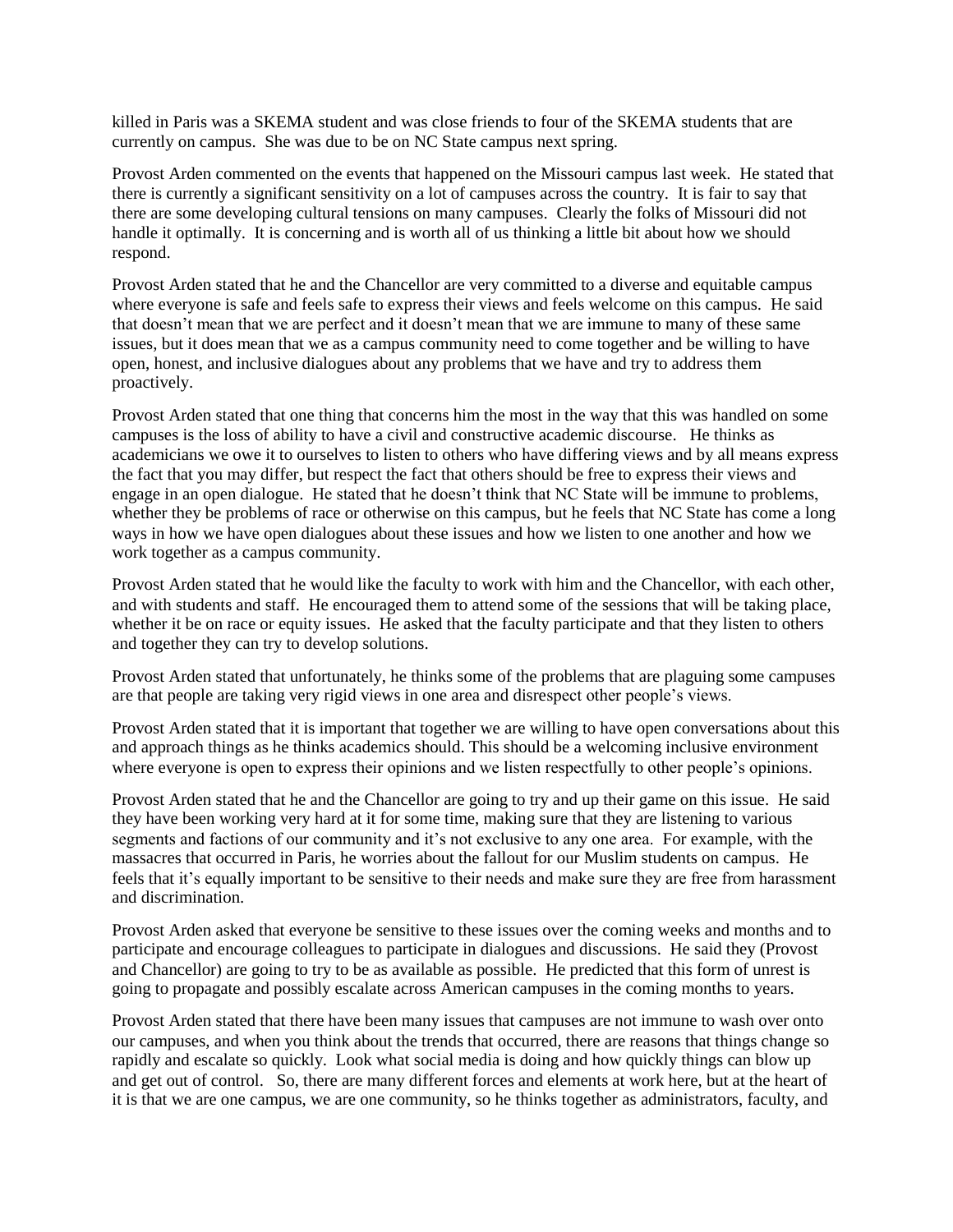students we need to come together and really have an honest, open, and respectful discussion about the issues at hand.

#### *Questions and Comments*

*Do you have any plans to encourage the deans of schools to have all the faculty and staff trained on emergency procedures should they be faced with a situation on campus?*

Provost Arden's response was, ever since last Friday our security particularly for large public events is going to be escalated. There are going to be increased security measures at football and basketball games and major public events. We continue to have training and we are having a tabletop training next week for executive officers, but sometimes I'm concerned that that level of training and awareness is not reaching all the levels of the universities. I will encourage a discussion with David Rainer where I will invite the dean's council and encourage the same kind of training at the college level. I think it's important not to be paranoid, but it is important that people have a high level of awareness and sensitivity. How we act in these situation is extremely important.

#### *Is there any way we can brainstorm in terms of creating a forum where we are addressing some of these issues?*

Provost Arden stated that there is no one group that has domain over discussions and forums - if the Faculty Senate wanted to have a discussion about race relations or about equity or about affordability and accessibility. He said, they (Provost Arden and Chancellor Woodson) have frequent discussions with multiple groups. Just last week they attended a regularly scheduled joint meeting with the Chancellor's African American Advisory Council and the Diversity Advisory group. The next day they met with the Chancellor's Liaison, which is a student group. There are multiple groups across campus that do not feel maximally included. He said it is not severe, but he thinks it behooves us to have those discussions and dialogue and he also thinks that it's incumbent upon you the faculty to make sure that students perceive that you are listening, that this is an inclusive campus, and that we are committed to working together to develop solutions.

Roy Baroff, Faculty Ombuds, commented that he has significant experience in working with groups and conflicts and since his office is independent and is not part of any specific group it would be appropriate to reach out to him.

Past Chair Zonderman suggested that this be a topic of the Spring General Faculty meeting. He stated that the Chancellor has sent several communications out to the campus that he thinks struck a really good tone.

Dr. Zonderman stated that he believes universities across the country are kind of walking a tightrope. He asked, "How do we both promote the ideas of openness and inquiry and inclusivity at the same time? " We are sort of one of the guardians of the first amendment of free speech and free rights, but at the same time we also should be modeling the kind of speech that moves the nation forward.

#### **6. Athletics and Academics**

Dr. Roby Sawyers, Professor of Accounting and Faculty Athletics Representative (FAR) provided information that describes what the FAR does and what the Council on Athletics do on a weekly basis.

He pointed out that in his role he serves as a liaison between faculty and academics. If there are concerns or issues as they relate to athletics, bring them to him. Along with others on campus part of his job is to help ensure institutional control and academic integrity of our programs.

Dr. Sawyers stated that the Council on Athletics deals with a lot of academic issues with athletics. He chairs the Council on Athletics and the majority of the Council are faculty. Those faculty serve as a whole on the Faculty Academic Committee of the Council and that committee is chaired by Joe Pollard,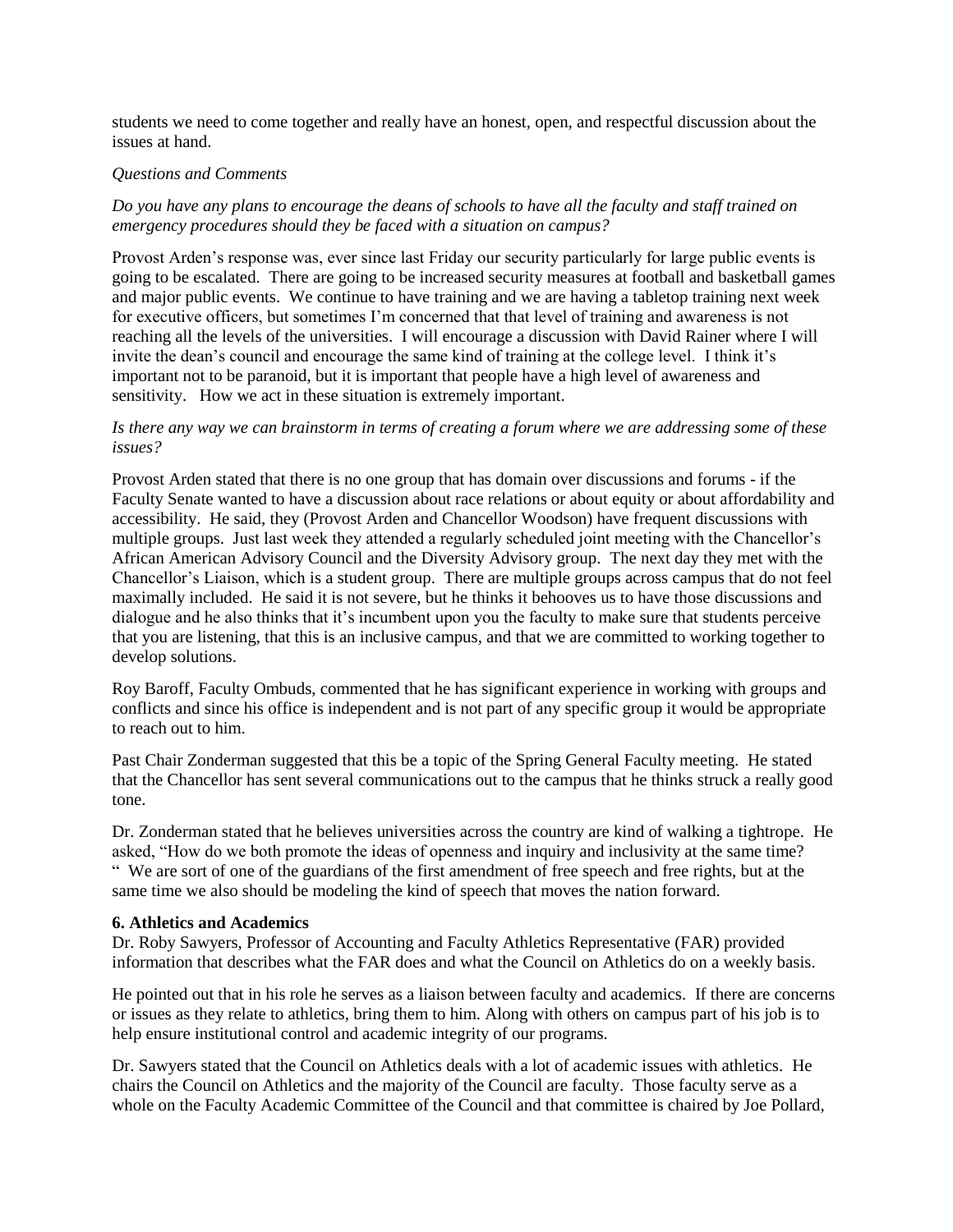Professor of Natural Resources. That group looks into the details of student athlete's records, degree, audit, transcripts, etc., at least three times a year to ensure that they are academically eligible to compete. That means that they are eligible with respect to NCAA rules and also that they are eligible as continuing students according to NC State rules as well.

Dr. Sawyers noted that the committee does have the right to report directly to the Chancellor, Provost, and Faculty Senate with any concerns that they have outside of the mechanics of the Council on Athletics.

#### *Question: Have they ever done that?*

Sawyers responded that he doesn't know of a situation in which they needed to.

Dr. Sawyers stated that they have a good robust process for analyzing the courses that are taken. The Vice Provost for Enrollment Management primarily reviews the courses that the student athletes take and the grades that they make in those courses compared to the general student body. There is a limit as to how many student athletes can be enrolled within a section of a course. He stated that he receives a report of grade changes for student athletes, and if there are unusual grade changes those issues are looked into as well.

Dr. Sawyers stated that they pay special attention to student athletes who are near NCAA eligibility thresholds, with respect to the grades that they receive. They also look at nontraditional courses as well.

Sawyers stated that every semester, members of the faculty academic committee review student athletes' transcripts and degree audits as part of their continuing eligibility review.

#### *Academic Support Program for Student Athletes*

Katie Graham, Assistant Dean and Director of Academic Support Program for Student Athletes, stated that the mission of the Academic Support Program for Student Athletes is to help recruit, retain, and graduate our student athlete population here at NC State. They are located in the Case Academic Center and they are not a unit in athletics. They are a unit in the newly formed University College and they report to its Director and Dean, Dr. Mike Mullen.

The Academic Support Program for Student Athletes consists of 16 full time staff members and the majority of them work directly with students; they are academic coordinators, so each team has at least one academic coordinator assigned to them who serves as a resource for the student athletes as well as a liaison with the coaches.

Graham stated that they also have a comprehensive tutoring program. Approximately 80 part time tutors each semester and also a part of the program is their Reconnect Program, which is an effort that was started many years ago to work with former student athletes that didn't finish when they were here at NC State the first time, to help them come back and earn their undergraduate degree.

Graham stated that the cumulative GPA of our student athletes in comparison to the general student body is reported to the Chancellor and Board of Trustees every year. The student athletes' GPAs are lower than the student body, but both are really trending upward. In spring 2014 the highest GPA (2.92) for the student athletes was recorded.

Graham stated that we have student athlete representation in all 10 colleges that award undergraduate degrees. The data she presented represented all student athletes as of Spring 2015 and 23% of the student athlete population is in DASA, which includes students who are still exploring majors as well as those in Environmental Science.

Graham stated that student athletes at their junior year and higher standing, at the end of the Spring 2015 semester, there were 286 students in that population and those 286 students are in 51 of the 101 majors across campus. The top five majors for student athletes are: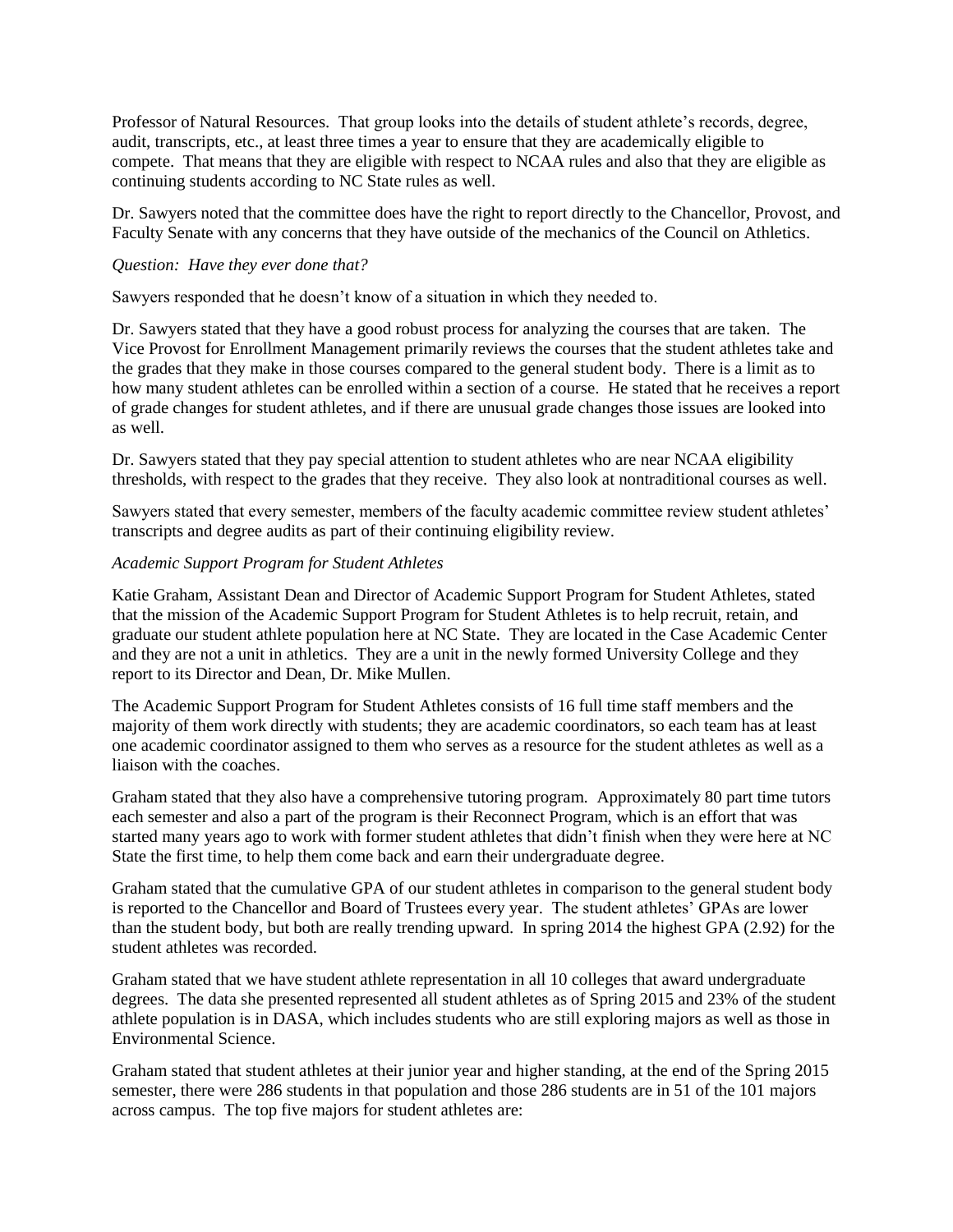- 1. Sports Management
- 2. Business Administration
- 3. Communication
- 4. Parks, Recreation, and Tourism Management
- 5. Biological Sciences

## *Questions*

#### *What fraction would be in those top five?*

Graham responded that in Sports Management, of the juniors and higher it is approximately 17% down to Biological Sciences, at approximately 8%.

Dr. Sawyers stated that of the 100 majors across campus student athletes are in 80 to 90 of them.

*When you showed the cumulative GPA, is that a factor more of a general trend of student athletes or are there some real outliers affecting that?*

Graham responded yes, she thinks there are some outliers on both ends. We have a lot of student athletes that are really high performing in the classroom and there are some that are on the bottom end as well.

## *What is the lowest GPA?*

Graham stated that to continue at NC State you have to have a 1.8 GPA and for the NCAA rules they actually mirror that pretty closely. So, after freshmen year student athletes have to maintain 1.8 and then it goes up to 1.9 and then to a 2.0 GPA. There is no one on any roster that is below 1.8 and so last year's total there were 4 sophomores under a 2.0, so not a large section of the population is under a 2.0 GPA.

#### *Graduation Rates*

## Federal Graduation Rate

Katie stated that first time full time freshmen who enter into the fall semester, which would be the group that is in the student body and then the student athlete rate is that same group , but only students that are on scholarship. We have trending upward slowly with kind of an outlier year in 2007, so that class was our highest federal graduation rate that we have ever had. Although this year we dropped to 66% it is actually our second highest for student athletes that we have had at NC State.

The Division I National average is 65%, so that is pretty much where student athlete peers across the country have hovered. It has increased a little bit over the last four years.

## *If you look at the NC State Student Athletes and take out the outlier in 2007, are those percentages really significant?*

Katie responded no, it was 64% in 2005, 65% in 2006 and this year is 66%, so there is a very small increase. We want to close the gap between the general student body and the student athletes. The class of 2007 was very close, within four percentage points.

## *Will you explain how that federal graduation rate is calculated?*

Graham stated that it is a six year rate and again, it is only the students who enter the institution in the fall semester as first time freshmen and they have six years to graduate. If they graduate within the six year window they positively affect the graduation rate, but if they transfer for any reason or are suspended, any reason that they leave the institution, they will forever penalize you as far as your graduation rate.

*Do you track graduation rate by major and by sport?*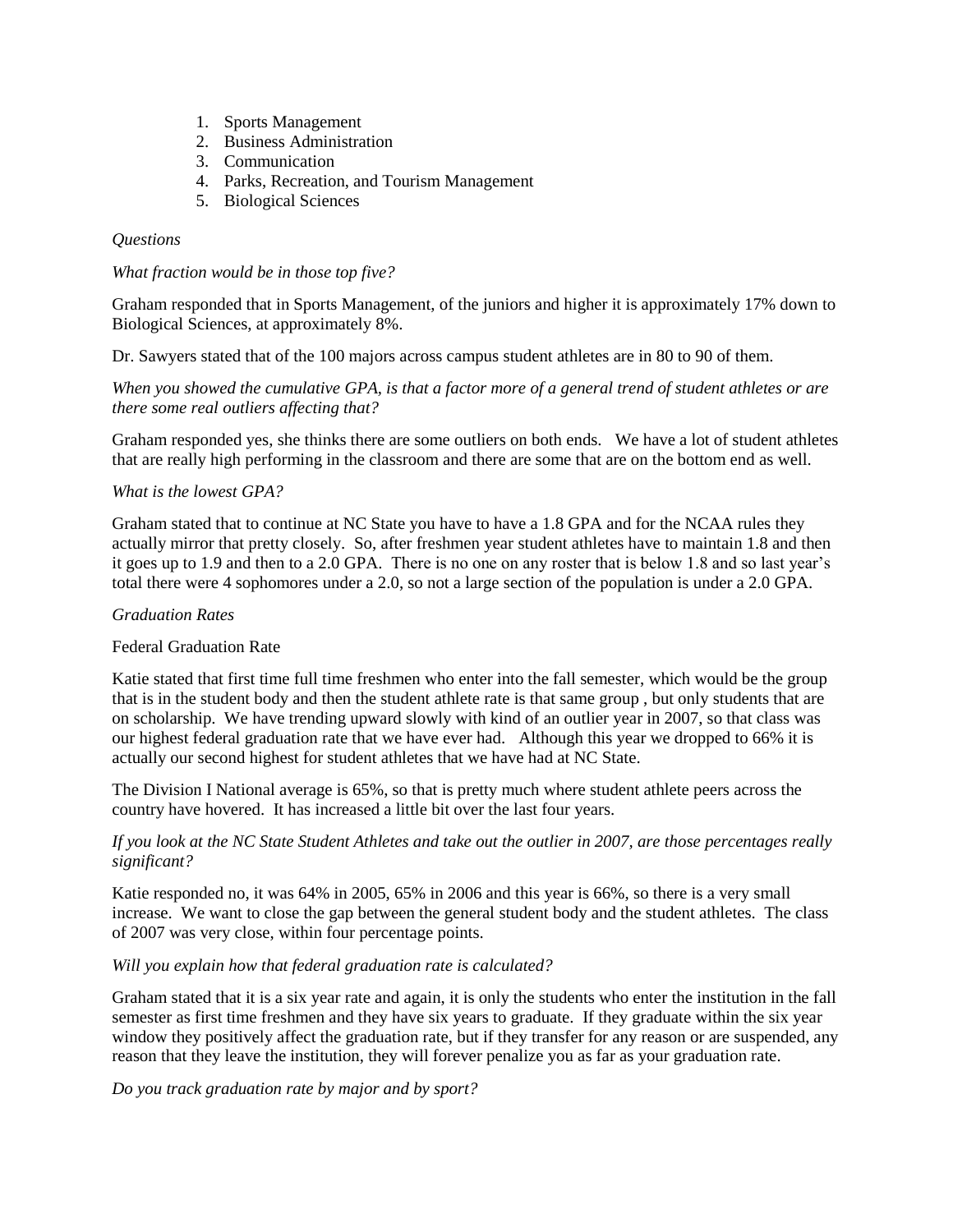Graham stated that they do track it by sport, but not by major.

*What are the best performing sports?*

The response was women's sports.

## *Have you looked at the correlation of student athletes missing classes and the level of performance?*

Graham stated that when sports are in season that becomes a challenge for some sports more than others. She said one thing that they have talked about is the use of nontraditional classes, online classes in a season when they are going to miss a significant amount of classes, but that presents its own challenges as well, so it is something that every semester they are working on in trying to help the student athletes.

## *2005-2008 Student-Athlete Graduation Rate (Slide)*

Graham explained the four years that would go into what is reported as a four class average. She said nationally we get the report of the single year federal graduation rate, but we also get a four class average which is 67% for NC State's student athletes. We graduated over the four years a raw number of 219 student athletes.

#### *Is the 22% that transferred higher than you see in most student body populations?*

Graham responded yes, it is an approximate number, about 10% higher than the general student body and that is part of the gap. Student athletes is a group that transfer at a much higher rate than a general student body for various reasons. That is the number that stands out in our four class average of graduation rates, the students who were tracking toward graduation but then left our institution in good standing.

#### *You have transfer and withdrawal under the same bucket; is there a division of that?*

Graham stated that they have the breakdown by class for that information. Most of the students do transfer and almost immediately enroll in another institution. The numbers were very small for students who withdraw and then not known to transfer, to the tune of about 2 or 3 per cohort.

#### *Graduation Success Rate*

Graham stated that the graduation success rate is a metric that has been created by the NCAA, so this cohort is different than the federal cohort. This group starts with the federal cohort and then adds to it any students that join our institution mid-year and any students who transfer to our institution from another institution. Then it removes any students that leave your institution in good standing and that is really to try to account for students who pursue professional careers and for students who transfer, so it gives you the data that shows if your student athlete stays at your institution, do they persist to graduate.

Graham stated that the graduation success rate is always reported as a four year average. The 2005-2008 is our highest graduation rate that we have had to date, which is exciting for us because it shows that the students who stay and participate in their team are graduating at a rate of 83%, that is equal to the rate for the NCAA Division I national average as well.

#### *Graduation Success*

Graham reported that for NC State on the men's side, four of the nine teams reported on the slide are at or above the Division I national average for their sport. As pointed out earlier the women are performing at a higher level in comparison to their average for their sport and 6 of the 9 teams are at or above the Division I average for their sport.

Overall with this metric NC State students are trending very well nationally.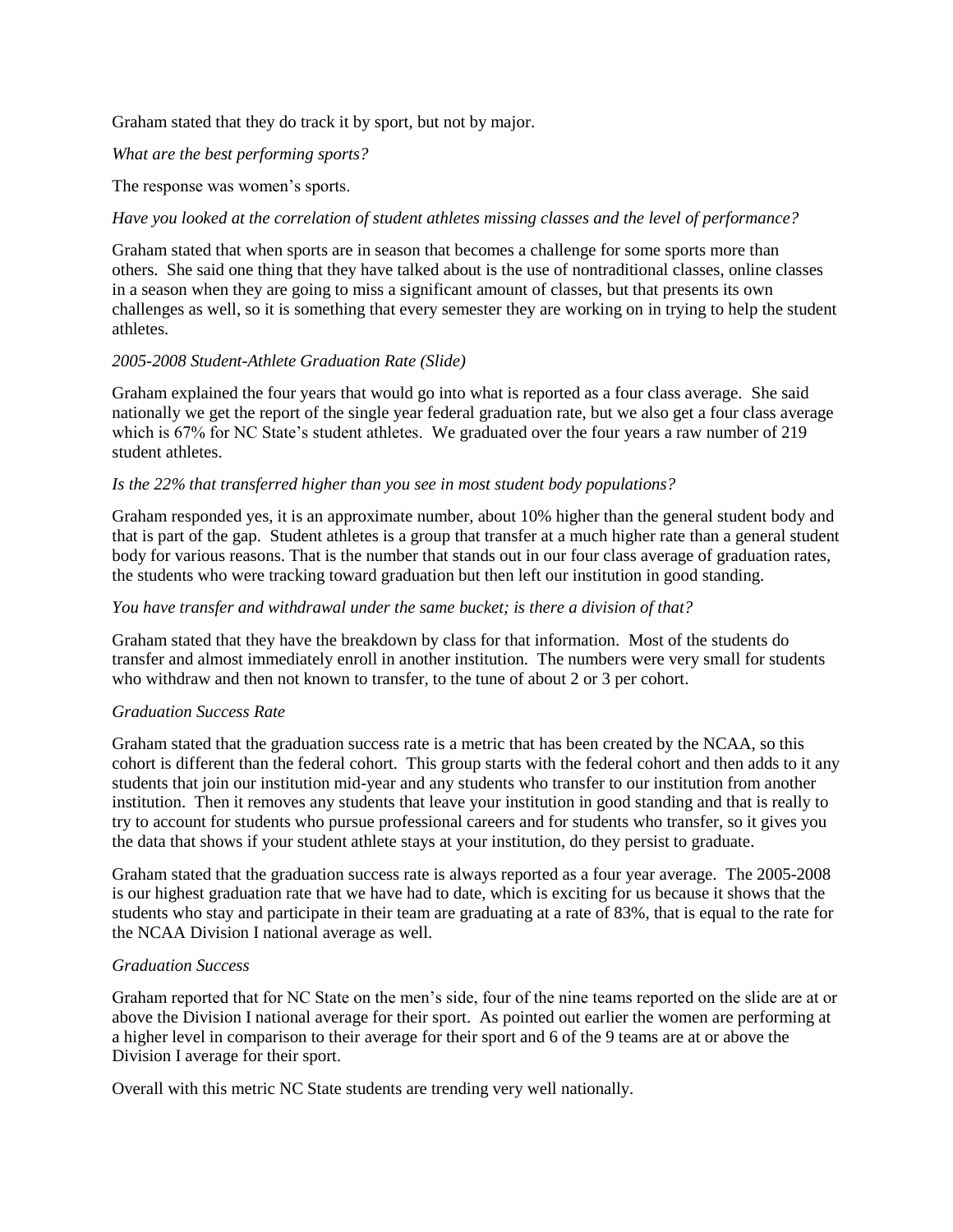#### *Are there any measures that assist them with taking responsibility for their progress toward graduation?*

Graham responded yes. This has been something that the academic support program has worked on over the last five years or so and it starts with when students apply out of high school. We have developed a survey that student athletes can fill out and they have to select all the courses that they are going to take and why they want to take those courses, prior to arriving on campus. We have transitioned them into freshman year where they all take the USC 103 class, which is the introduction to the university course, and in that course we have changed the curriculum to really focus on degree audits, registration procedures, why are they taking prerequisites as they progress toward declaring their major, or in their major how does everything count toward graduation.

## *Title IX Participation Ratio Variances*

Dr. Sawyers stated that NC State's 2013-14 variance was 3.16%, which is the difference between the proportion of women in the student body and the proportion of women student athletes, so in 2013-14 44.29% of our student body were women and 41. 13% of our student athletes were women. We track on scholarships that are received by the women and men student athletes. For example, in 2013-14 women athletes received 41.96% of the scholarship expenditure during that year and they account for just over 41% of the student athletes, more than their fair share of the scholarship expenditures. We also look at the qualitative factors, the facilities that the men and the women have as well. New data for 2014-15 has just come out and will be provided at a later date.

Dr. Sawyers stated that the final information he would like to provide is that one of 65 new NCAA proposals out there that we are going to have to vote on as an institution is academic misconduct. It has been about 30 years since NCAA updated their academic misconduct rules, to the point that if you saw Chapel Hill's problems it was difficult for the NCAA to figure out when you had academic misconduct whether it was an NCAA issue or whether it was something that should be under institutional authority. So, one of the things that the new proposal does is it expands the rule to cover situations in which an institutional staff member is involved somehow in the academic misconduct. That institutional staff member is defined as virtually anyone other than a student employee who works for the institution or the athletic department regardless of whether they receive compensation.

## *Comments from Debbie Yow, Athletics Director*

Dr. Yow stated that the legislation that is coming up does not go far enough. It would be the student workers who would be most likely to be involved in some type of an issue. Student trainers, student strengthening and conditioning coaches, undergraduates working day to day with a student athlete population and becoming friends, that is where this would most likely happen.

*Dr. Sawyer stated that there is an exception to the exception; it does pick up some student employees. A student employee is an institutional staff member if he or she has institutional responsibilities to provide academic services to student athletes or the general student body or he or she engages in academic misconduct or provides impermissible academic assistance at the direction of a non-student employee, institutional staff member, or representative of athletics interest.* 

Dr. Yow stated that Katie Graham has a terrific system with the tutors. As an example there can be no communication between a student athlete and a tutor outside of their tutoring session. She does a tremendous job of trying to best insure that these things are followed and that we have protocol. A number of the changes that were made at Chapel Hill recently in fact, they are a number of things that we were doing ten years ago that they are now implementing for the first time. That all bodes well for us, but there are no guarantees.

Dr. Yow handed out a sheet entitled "How to Operationalize Your Philosophy and Values into a Culture of Integrity and Excellence" that she wrote a while back as a result of having conversations with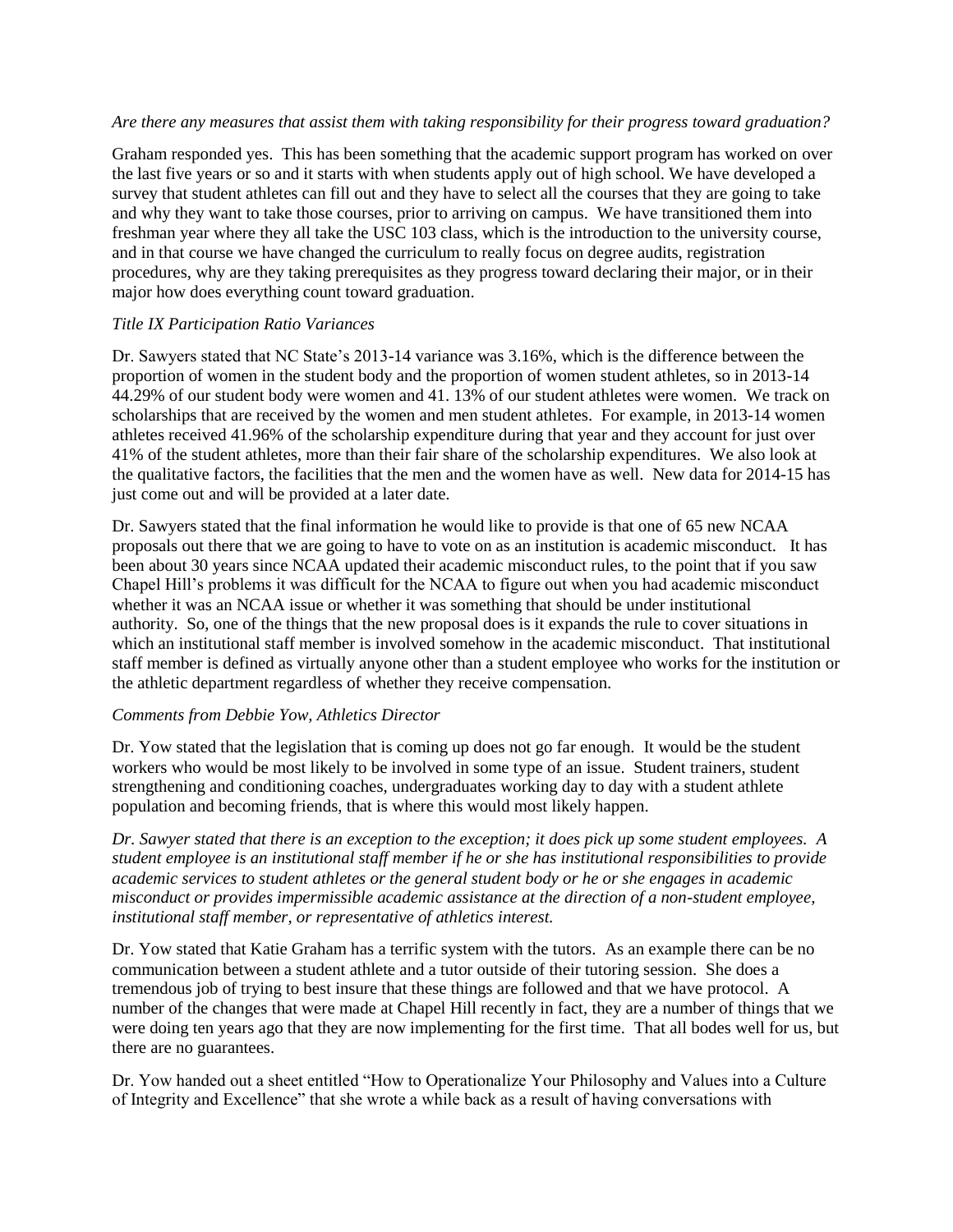coaches. She stated that she has monthly meetings with the coaches and there is always something on academics and always something to be shared on compliance. This was developed to begin talking with the coaches about why it matters to develop a culture, how you really do operationalize it. She explained the chart on the reverse side of the handout. She stated that they do think through these things in terms of ERA (Establish the culture, Reinforce the culture, and Act with integrity when the culture is threatened).

Dr. Yow stated that we could have an issue here. The key is not whether or not you ever have one. She said there are 20,000 boosters in the Wolfpack Club and none of us here is going to determine how an individual acts, but if there were something that happened we should deal with it directly and honestly. We should be most concerned if it was systemic in nature. Do we have the right system in place to protect us for many systemic issues? And as we watch our sister institution and what they have gone through in athletics it appears that some of this was systemic. We never want to have anything like that. My focus is not on that. My focus is on: are we hiring the right coaches, because they are the leaders and they are on the front line and they see the students every day. She noted that she doesn't; she is busy trying to find money for them to run their programs.

Dr. Yow stated that we do have the exchange of tangible assets for the undergraduate student fee, which is 9.5% of our budget, other than that we have to find the rest because we are not going to receive any state funding and nor should we, we don't want to be a drain on the campus.

#### *Questions and Comments*

#### *How many students are on scholarship?*

Dr. Yow stated that of the 550 total approximately 350 are on scholarships. We have a large number of walk-ons and none of them are captured in these graduation numbers. We provide the NCAA limit for every sport that we sponsor and we have 23 varsity sports.

## *How do you feel about the pressure that you and your staff are going to face outside the University for performance and winning?*

Dr. Yow stated that she doesn't feel the pressure. She has been what she does for almost 40 years. She said she does feel pressure, but she has been in this enterprise so long. "I'm at the tail end of my career and I'm not planning on sacrificing my own personal integrity for any expedient reason that might exist. I can assure you that upon my retirement the Chancellor will go out and find another one that thinks the same way, so don't worry about that part, worry about the lone wolf of athletics. One thing I think we need to be careful of is being balanced in how we approach these things. We are okay, as a group as a community, and as a university."

#### *If a student athlete, such as a basketball player, is in need of personal items such as coat, shoes, etc., how do we bring that to the attention of the NCAA?*

Dr. Yow stated that they give students their scholarships, which all basketball players are on full scholarship because they are a headcount sport. They receive something called student opportunity money. They now get the cost of attendance gap. We give diapers, baby carriages, shoes, coats, suits, and we pay for trips home. She stated that in the last five years since she has been here the students have been well taken care of. They don't know if the student doesn't speak up, so if you would just send an email we will take care of it.

## **7. Issues of Concern**

The College of Humanities and Social Sciences Undergraduate Education Committee expressed concern over faculty time involved in entering course data in the new online Course Inventory Management (CIM) system. The Faculty Senate Executive Committee discussed this and concluded that the main